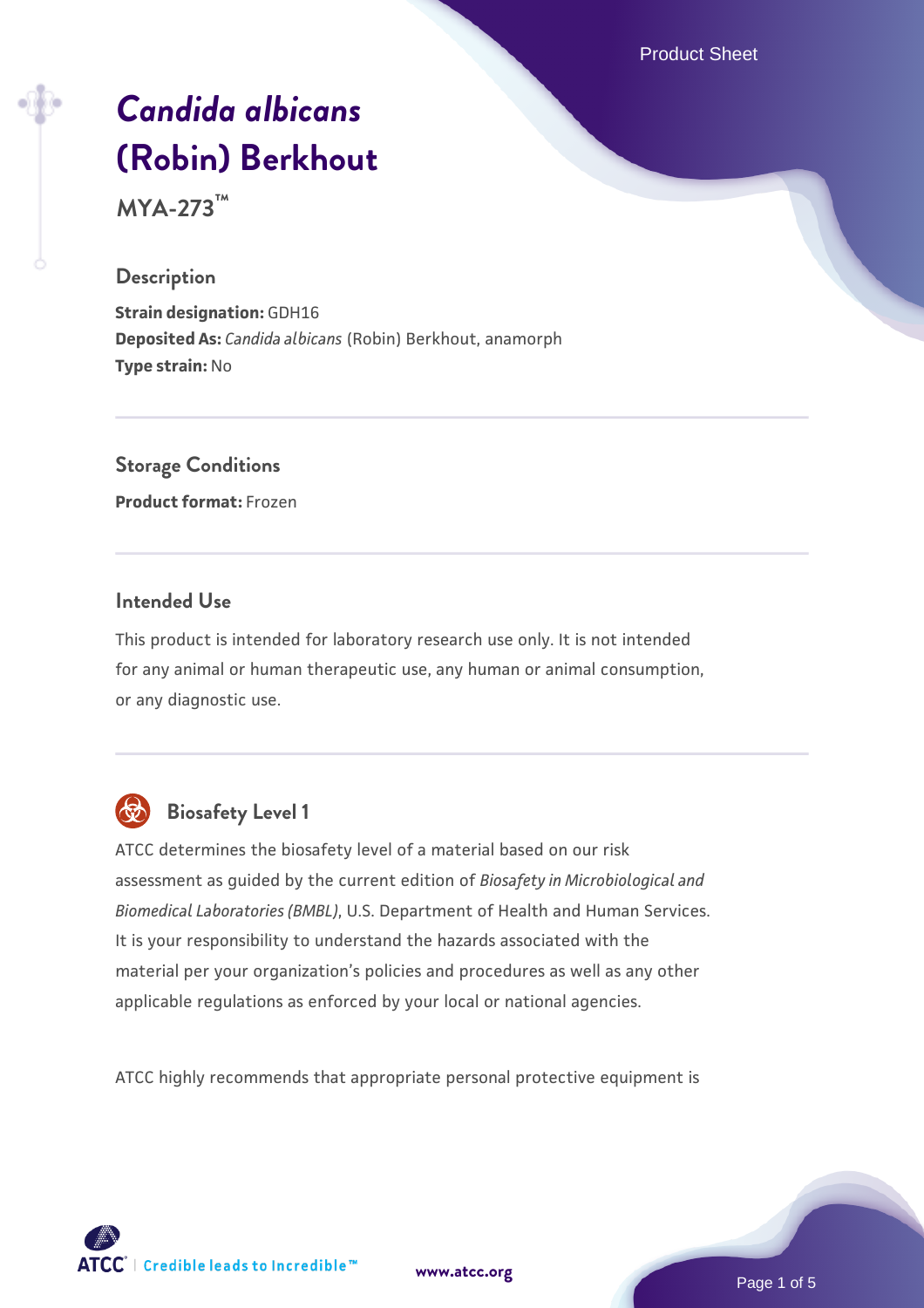### **[Candida albicans](https://www.atcc.org/products/mya-273) [\(Robin\) Berkhout](https://www.atcc.org/products/mya-273) Candida albicans** (Robin) Berkhout **MYA-273**

always used when handling vials. For cultures that require storage in liquid nitrogen, it is important to note that some vials may leak when submersed in liquid nitrogen and will slowly fill with liquid nitrogen. Upon thawing, the conversion of the liquid nitrogen back to its gas phase may result in the vial exploding or blowing off its cap with dangerous force creating flying debris. Unless necessary, ATCC recommends that these cultures be stored in the vapor phase of liquid nitrogen rather than submersed in liquid nitrogen.

# **Certificate of Analysis**

For batch-specific test results, refer to the applicable certificate of analysis that can be found at www.atcc.org.

# **Growth Conditions**

**Medium:**  [ATCC Medium 200: YM agar or YM broth](https://www.atcc.org/-/media/product-assets/documents/microbial-media-formulations/2/0/0/atcc-medium-200.pdf?rev=ac40fd74dc13433a809367b0b9da30fc) **Temperature:** 30°C

**Handling Procedures**

**Propagation Procedure:**

**2) Test Tube:**

# **Material Citation**

If use of this material results in a scientific publication, please cite the



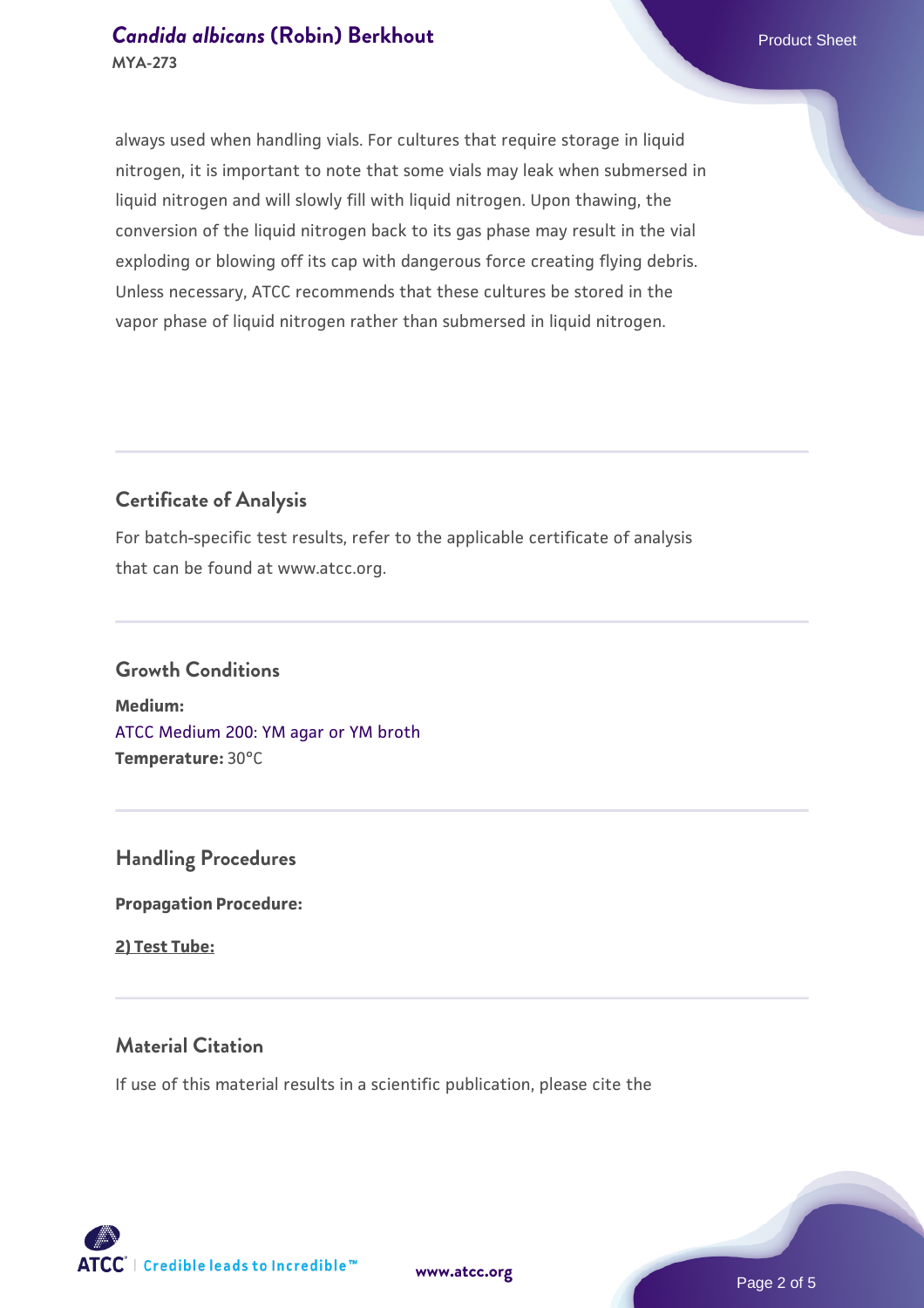#### **[Candida albicans](https://www.atcc.org/products/mya-273) [\(Robin\) Berkhout](https://www.atcc.org/products/mya-273) Candida albicans** (Robin) Berkhout **MYA-273**

material in the following manner: *Candida albicans* (Robin) Berkhout (ATCC MYA-273)

#### **References**

References and other information relating to this material are available at www.atcc.org.

# **Warranty**

The product is provided 'AS IS' and the viability of  $ATCC<sup>®</sup>$  products is warranted for 30 days from the date of shipment, provided that the customer has stored and handled the product according to the information included on the product information sheet, website, and Certificate of Analysis. For living cultures, ATCC lists the media formulation and reagents that have been found to be effective for the product. While other unspecified media and reagents may also produce satisfactory results, a change in the ATCC and/or depositor-recommended protocols may affect the recovery, growth, and/or function of the product. If an alternative medium formulation or reagent is used, the ATCC warranty for viability is no longer valid. Except as expressly set forth herein, no other warranties of any kind are provided, express or implied, including, but not limited to, any implied warranties of merchantability, fitness for a particular purpose, manufacture according to cGMP standards, typicality, safety, accuracy, and/or noninfringement.

#### **Disclaimers**

This product is intended for laboratory research use only. It is not intended for any animal or human therapeutic use, any human or animal consumption,





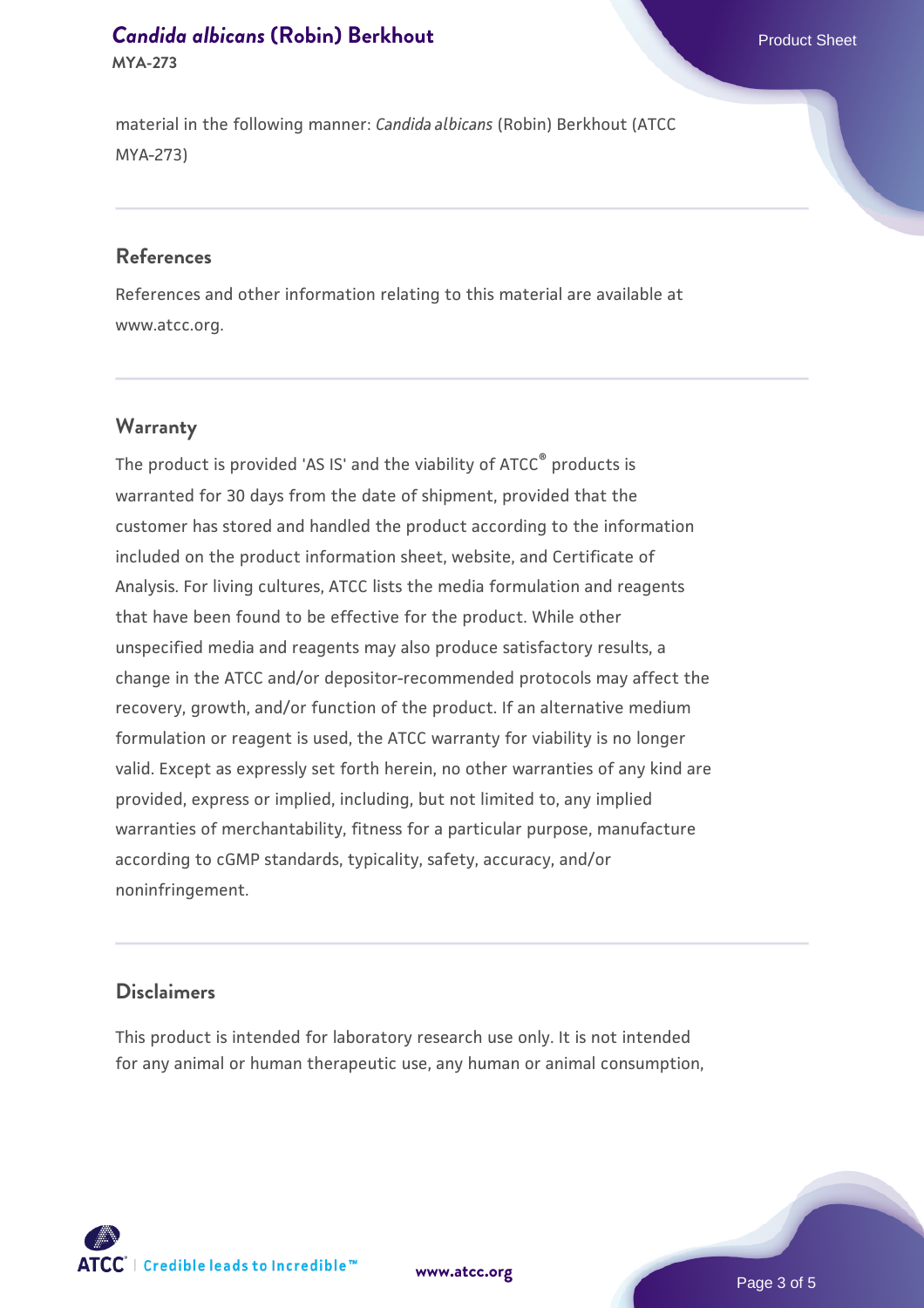#### **[Candida albicans](https://www.atcc.org/products/mya-273) [\(Robin\) Berkhout](https://www.atcc.org/products/mya-273) Candida albicans** (Robin) Berkhout **MYA-273**

or any diagnostic use. Any proposed commercial use is prohibited without a license from ATCC.

While ATCC uses reasonable efforts to include accurate and up-to-date information on this product sheet, ATCC makes no warranties or representations as to its accuracy. Citations from scientific literature and patents are provided for informational purposes only. ATCC does not warrant that such information has been confirmed to be accurate or complete and the customer bears the sole responsibility of confirming the accuracy and completeness of any such information.

This product is sent on the condition that the customer is responsible for and assumes all risk and responsibility in connection with the receipt, handling, storage, disposal, and use of the ATCC product including without limitation taking all appropriate safety and handling precautions to minimize health or environmental risk. As a condition of receiving the material, the customer agrees that any activity undertaken with the ATCC product and any progeny or modifications will be conducted in compliance with all applicable laws, regulations, and guidelines. This product is provided 'AS IS' with no representations or warranties whatsoever except as expressly set forth herein and in no event shall ATCC, its parents, subsidiaries, directors, officers, agents, employees, assigns, successors, and affiliates be liable for indirect, special, incidental, or consequential damages of any kind in connection with or arising out of the customer's use of the product. While reasonable effort is made to ensure authenticity and reliability of materials on deposit, ATCC is not liable for damages arising from the misidentification or misrepresentation of such materials.

Please see the material transfer agreement (MTA) for further details regarding the use of this product. The MTA is available at www.atcc.org.

# **Copyright and Trademark Information**

© ATCC 2021. All rights reserved.

ATCC is a registered trademark of the American Type Culture Collection.



**[www.atcc.org](http://www.atcc.org)**

Page 4 of 5